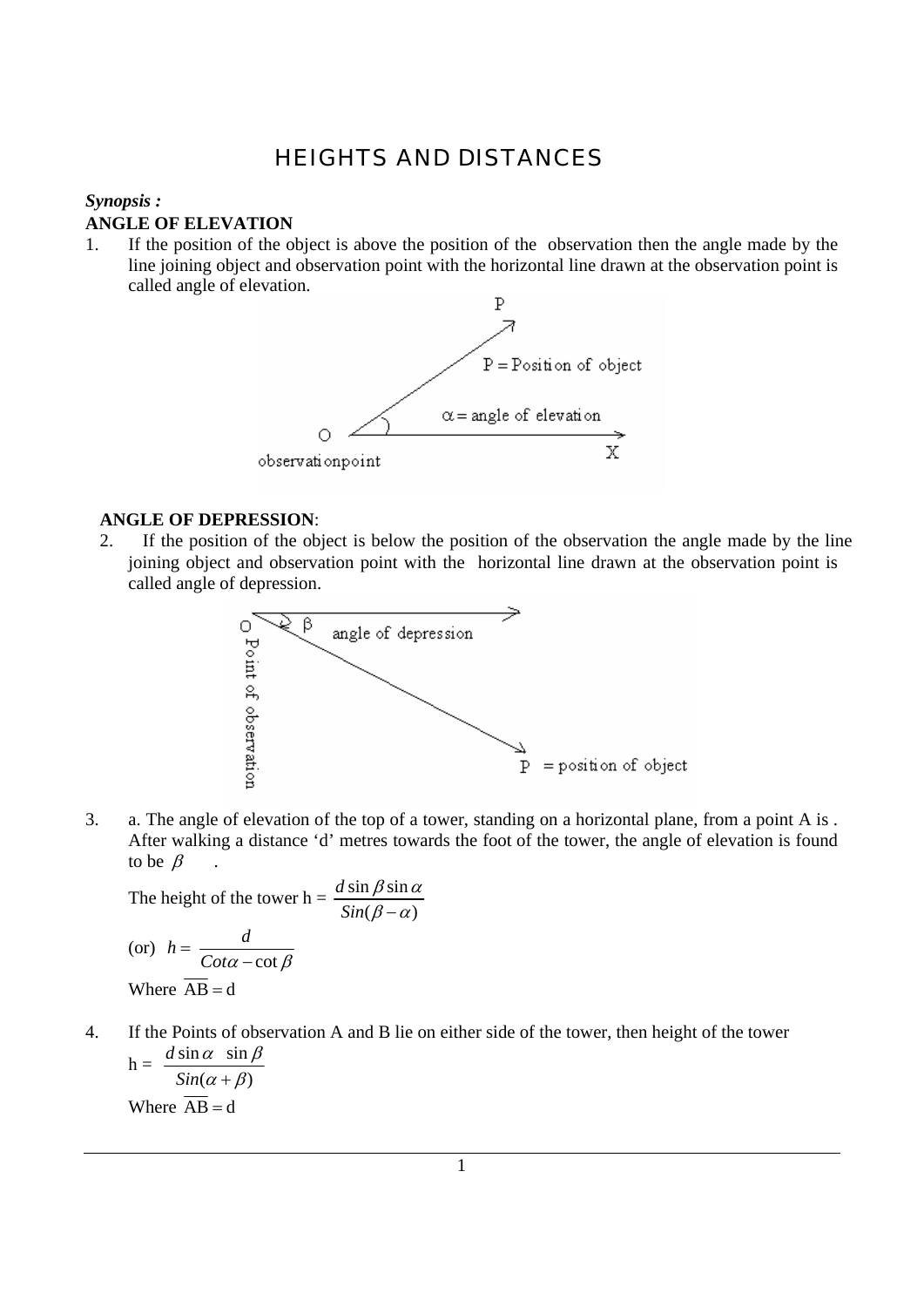(or) 
$$
h = \frac{d}{\cot \alpha + \cot \beta}
$$

\nA  $\sqrt{\alpha}$ 

\nb

\nc

\nd

\n

5. The angles of elevation of the top of a tower from the bottom and top of a building of height 'd' metres are  $\beta$  and  $\alpha$  respectively. The height of the tower is



6. The angle of elevation of a cloud from a height 'd' metres above the level of water in a lake is ' $\alpha$ ' and the angle of depression of its image in the lake is  $\beta$ . The height of the cloud from the water level in metres is

$$
h = \frac{d \sin (\beta + \alpha)}{\sin (\beta - \alpha)} \text{ (or) } h = \left[ \frac{d (\tan \beta + \tan \alpha)}{(\tan \beta - \tan \alpha)} \right] \text{ (or) } h = d \left[ \frac{\text{Cot } \alpha + \text{Cot} \beta}{\text{Cot} \alpha - \text{Cot } \beta} \right]
$$

7. The angle of elevation of a hill from a point A is ' $\alpha$ '. After walking to some point B at a distance 'a' metres from A on a slope inclined at ' $\gamma$ ' to the horizon, the angle of elevation was found to be  $\beta$ .